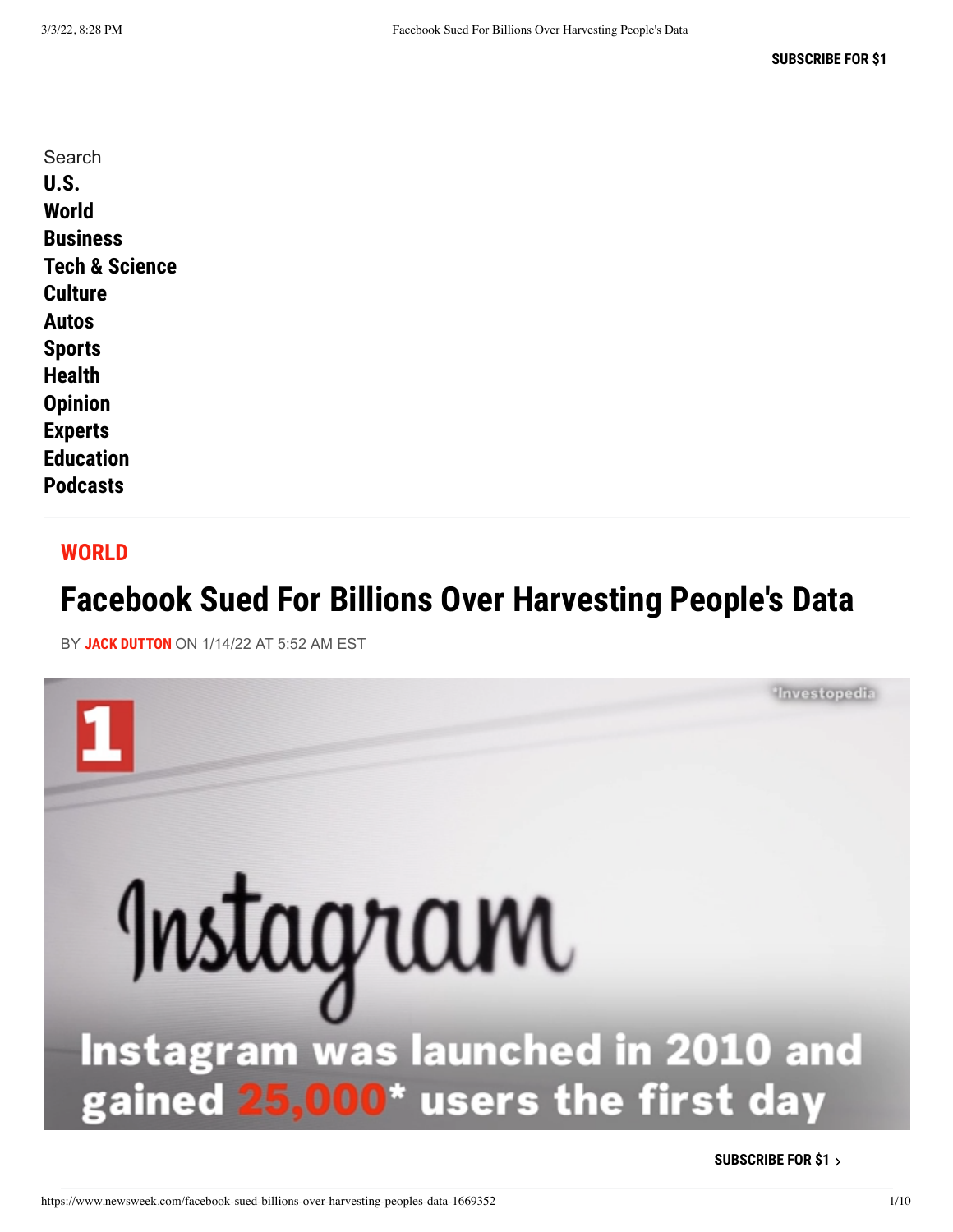|       |  |                 | f y in o ⊠ p |                            |                 |    |  |  |
|-------|--|-----------------|--------------|----------------------------|-----------------|----|--|--|
| WORLD |  | <b>FACEBOOK</b> |              | <b>CAMBRIDGE ANALYTICA</b> | <b>BIG DATA</b> | UK |  |  |

 $\prod_{c}$ acebook is facing a class action lawsuit which could see its parent company Meta paying \$3.1 billion to its UK users for harvesting their data.

The lawsuit was filed against [Meta](https://www.newsweek.com/facebook-changes-company-name-meta-rebrand-social-network-name-will-stay-1643605) on Thursday with the U.K.'s Competition Appeal Tribunal in London, TechCrunch reported.

The lawsuit claims [Facebook,](https://www.newsweek.com/topic/facebook) which was recently renamed Meta, should pay its 44 million British users' compensation for taking all their personal and private data between 2015 and 2019. Facebook has yet to respond to the lawsuit.

### **READ MORE**

- [Gov. Gavin Newsom Raised \\$227M in Donations, With Facebook Giving the Most](https://www.newsweek.com/facebook-blue-shield-listed-top-donors-california-during-pandemic-watchdog-report-1669243)
- [Facebook 'Actively Monitoring Threats' Ahead of 1/6](https://www.newsweek.com/facebook-actively-monitoring-threats-ahead-1-6-will-respond-accordingly-1666163)
- [Google, Facebook Fined \\$227M in France for Difficult Opt Out Procedures](https://www.newsweek.com/google-facebook-fined-227m-france-making-it-difficult-opt-out-tracking-1666323)
- [Marjorie Taylor Greene's Facebook Account Faces Temporary Suspension](https://www.newsweek.com/facebook-denies-suspending-censoring-marjorie-taylor-greenes-account-1665010)
- [Big Tech is Luring Congress into a Regulation Trap](https://www.newsweek.com/big-tech-luring-congress-regulation-trap-opinion-1659883)

## **[NEWSWEEK NEWSLETTER SIGN-UP >](https://www.newsweek.com/newsletter?subref=incontent_web_3)**

The claim is that due to Facebook's dominance in the social media sector, the

[people](https://www.newsweek.com/) had no other viable social media platform they could use instead. **[SUBSCRIBE FOR \\$1](https://subscribe.newsweek.com/product/2)**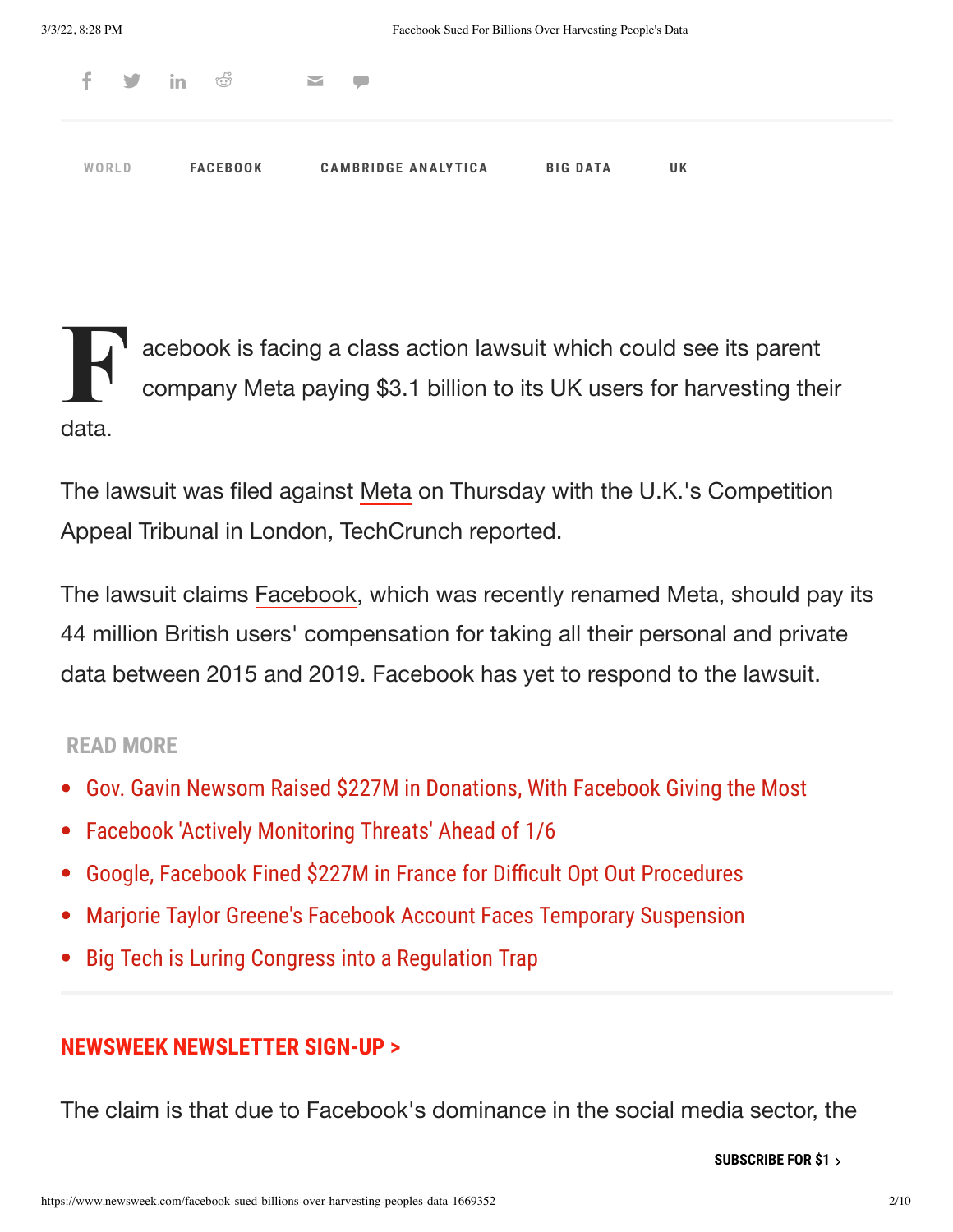In return, the lawsuit states, users were only able to use the social media platform to do things like post pictures to their family and friends.

Liza Lovdahl-Gormsen, an international competition law expert, brought the lawsuit. Lovdahl-Gormsen has previously made submissions before British parliament about Facebook's market dominance.

Her case argues that Facebook sent an "unfair price" for British users of the social media site, as they were asked to surrender their invaluable personal data, who in return got free access to the platform.

## **[NEWSWEEK SUBSCRIPTION OFFERS >](https://www.newsweek.com/subscribe?view=select&subref=incontent_web_7)**

The British public did not receive any financial compensation for giving away their data to Facebook, despite the tech giant raking in billions of dollars of profit.

Lovdahl-Gormsen claims Facebook locked UK users and their data on their platform and also tracked them via Facebook pixel, on other websites, to provide in-depth "social graph" data about its users.

Facebook pixel is a piece of code that other websites can use to help them track conversions from Facebook ads.

*Newsweek* has contacted Facebook about the lawsuit.

Lovdahl-Gormsen's lawyers have written to Meta to inform them of the action, TechCrunch reported.

Lovdahl-Gormsen will represent around 44 million people domiciled in the U.K who used Facebook at least once between 1 October 2015 and 31 December 2019.

**[SUBSCRIBE FOR \\$1](https://subscribe.newsweek.com/product/2)**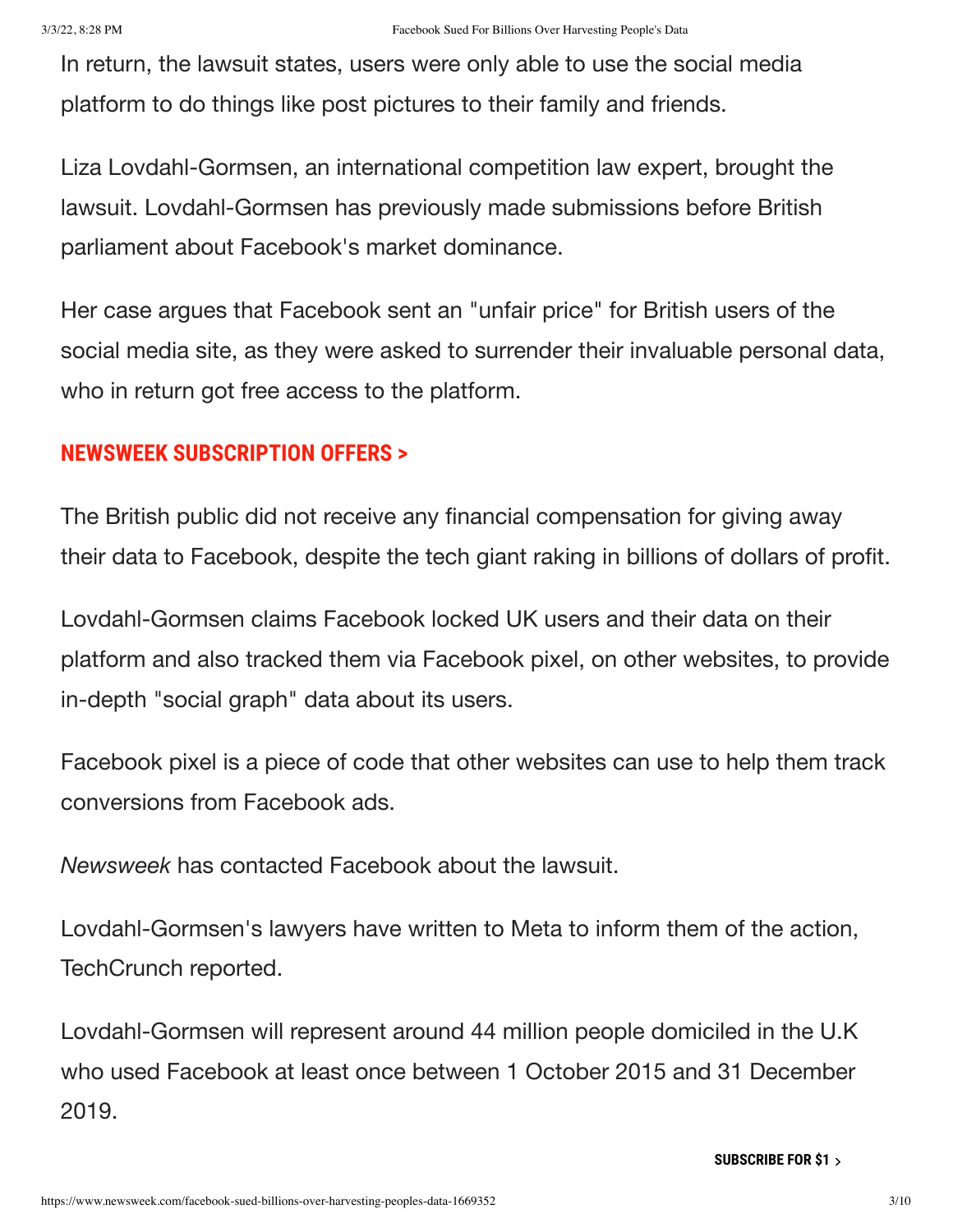**READ MORE**

- [Netflix Can't Be Sued by Parents Alleging '13 Reasons Why' Prompted Suicide](https://www.newsweek.com/judge-rules-netflix-cant-sued-parents-who-allege-13-reasons-why-prompted-suicide-1668361)  $\bullet$
- [Protesters, Police Killed as Kazakhstan Demonstrations Grow More Violent](https://www.newsweek.com/dozens-protesters-police-killed-kazakhstan-demonstrations-grow-more-violent-1666357)  $\bullet$
- [With Biden's Agenda in Danger, Democrats Scramble to Lay Out 2022 Plans](https://www.newsweek.com/bidens-agenda-danger-democrats-scramble-lay-out-2022-battle-plan-1663678)  $\bullet$
- [COVID Live Updates: Biden Tells Americans Not to Panic, Pushes Vaccination](https://www.newsweek.com/covid-live-updates-booster-shots-expanding-children-1664931)

It is an "opt-out" class action, which means that UK Facebook users will not have to actively join the case to seek damages, but will be part of the claim unless they decide to opt out from it. It is the first case of its kind against Meta in England and Wales.

Innsworth, one of the largest litigation funders in the world, is funding the class action. Quinn Emanuel Urquhart & Sullivan will be acting as legal counsel. Quinn Emanuel and Innsworth have a history working on large consumer class actions.

Lovdahl-Gormsen told *Newsweek:* "Facebook operates with a business model of targeted advertising, and that's where it's earning all that money. And of course, what's needed for that business model to work is data, and users of Facebook are upgrading data input into that business model without being compensated for that."

She added that she didn't think Facebook users have transparency around how their data was used.

"They may understand that the data they provide on Facebook is being used, but are they aware that they're also that Facebook is also collecting data on them when they use third party websites?

"I think it's time for Facebook to compensate users for the data they have relied

**[SUBSCRIBE FOR \\$1](https://subscribe.newsweek.com/product/2)**